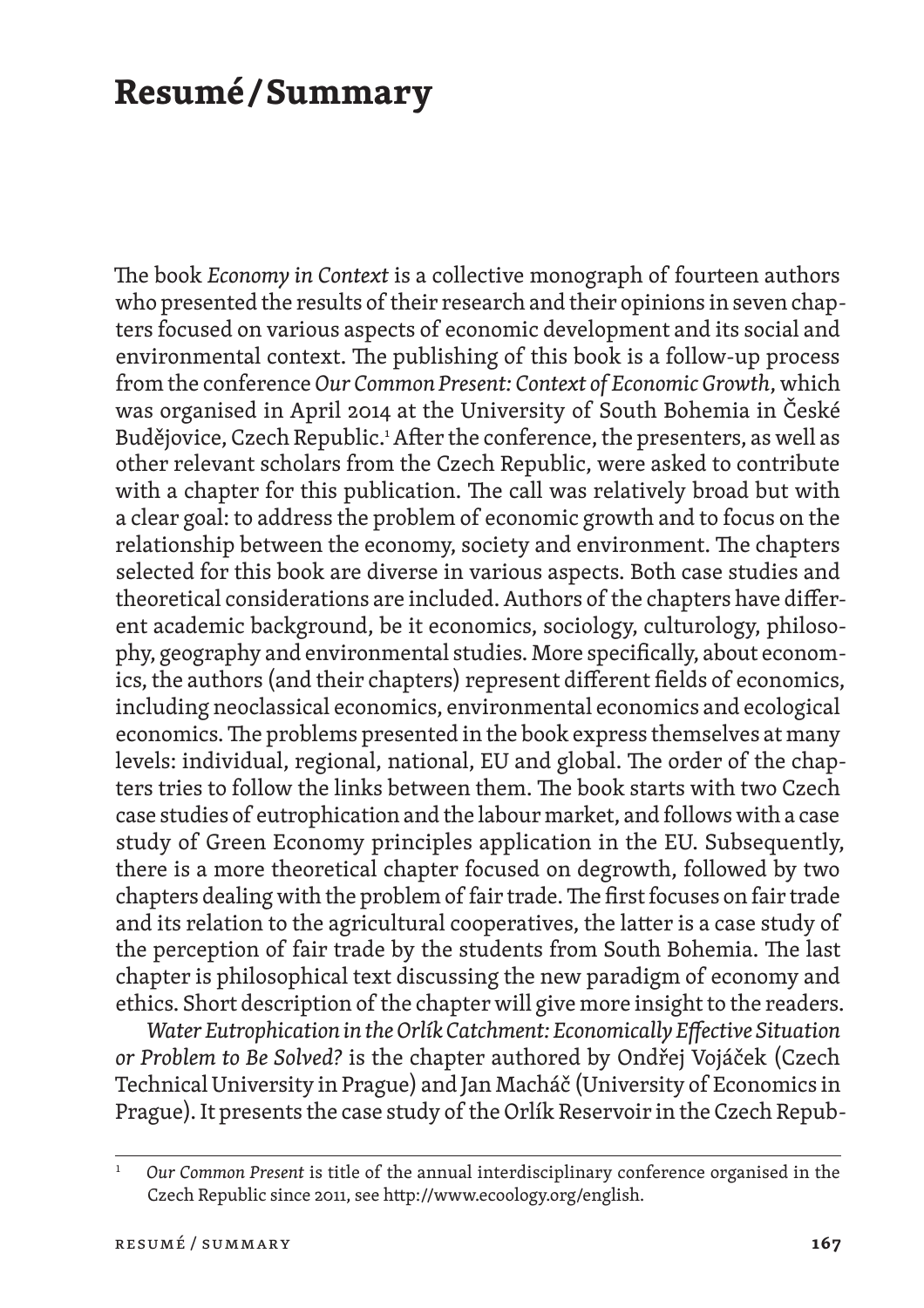lic, which is an interesting and demonstrative example of the catchment that faces high phosphorus contamination and therefore strong cyanobacteria occurrence, especially during the summer seasons. The chapter presents the sources of contamination and lists possible mitigation measures. Then it focuses on the systematic cost -effectiveness and cost -benefit analysis and discusses the relevance of the methodology and also the significant methodological issues and possible difficulties when doing similar analyses. Considering the type, size and the location of the reservoir, the focus in the cost -benefit analysis was paid to the recreational benefits for residents and tourists. The chapter raises fundamental question about whether the water quality in Orlík catchment should be improved in the situation of exceeding cost over potential benefits and discusses the issue in the context of the EU Water Framework Directive and the principle of proportionality.

Ivana Faltová Leitmanová and Renata Klufová (University of South Bohemia in České Budějovice) focus on the selected aspects of labour in the text titled *Labour and its Research in the Wider Context and Detailed Focus on the*  Analysis of the Regional Labour Market. This chapter aims to indicate a holistic approach to work and employment research. The roles of an individual within the context of work and employment influencing him/her are further projected into relationships among individuals as well as among individuals and subsystems, partial systems and the phenomena of social life. The first part of the chapter focuses on some of these phenomena, e.g. unemployment, exclusion, human and social capital, promotion of employment (public services, start-ups, loans, etc.) and commuting. The subsequent part mainly deals with economic phenomena along with the context of work and employment through the analysis of selected labour market characteristics of České Budějovice district municipalities. Partial conclusions and findings reflect to a degree the chosen causality between systems and subsystems of social and economic life, confirming the necessity to perceive broader context when seeking answers to questions concerning work and employment.

Eva Cudlínová, Jan Vávra and Miloslav Lapka (University of South Bohemia in České Budějovice) are authors of the chapter *Application of the Principles of Green Economy in the European Union. The chapter briefly presents* the concepts of Green Economy, Green Growth and Green New Deal, which gained importance during the recent financial crisis and economic recession. The "green" concepts were presented as an environmentally friendly and inclusive way how to kickstart the economy again. The main focus of the chapter is to study the application of the "green" principles in the EU member states. This is done through the analysis of selected national indicators (unemployment, GDP, carbon footprint, etc.) before and after the crisis. The results show that some of the "green" principles were applied, but that it is not able to talk about the complex application of the Green Economy. Some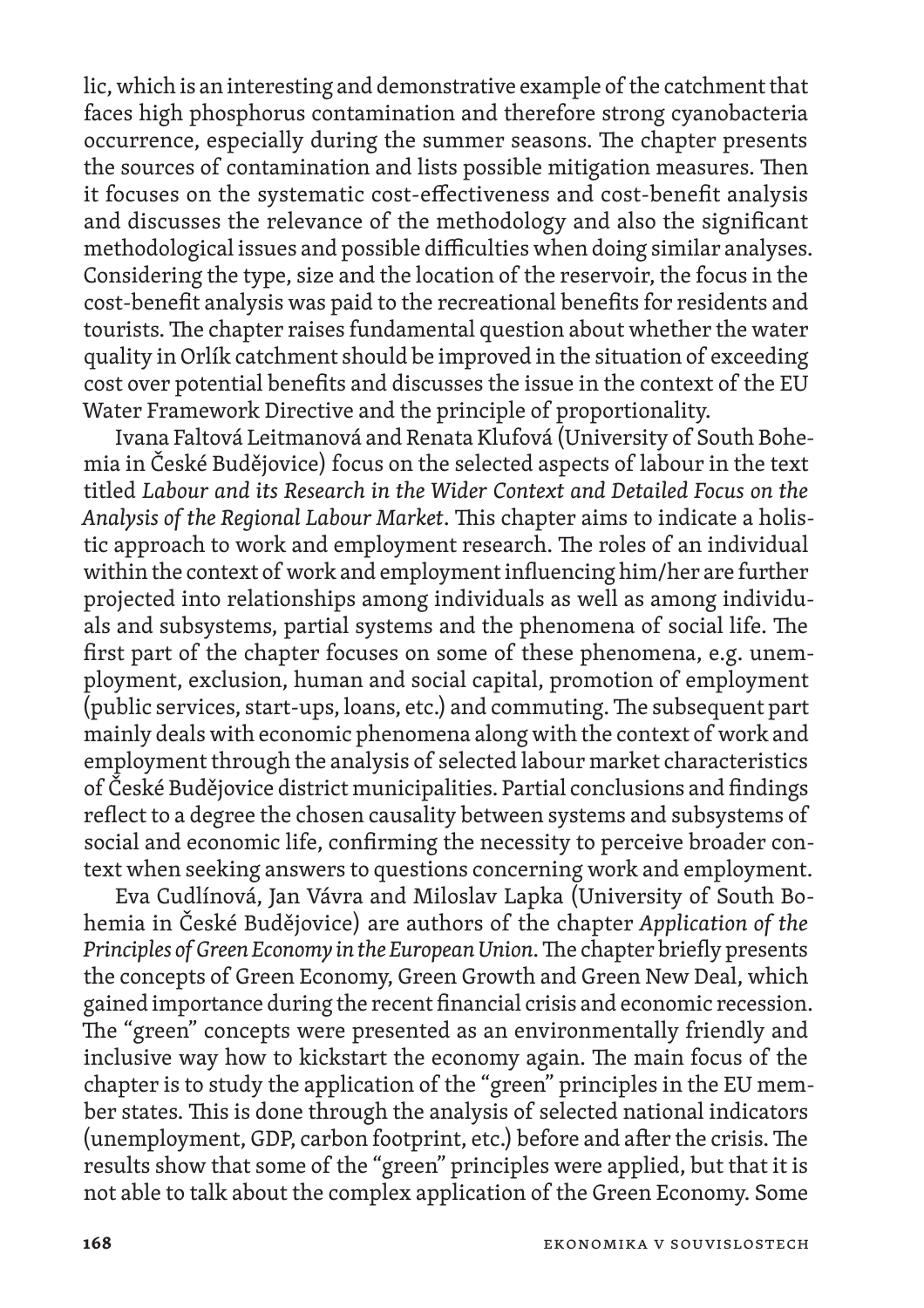of the problems with the methodology and limitations of the study are also discussed in the chapter.

The Concept of Sustainable Degrowth and the Degrowth Movement in Europe is the chapter authored by Eva Fraňková and Nadia Johanisová (Masaryk University in Brno). The authors discuss the concept of sustainable degrowth, which has gained increasing prominence in the last decade within both the eco -social movement and in the academic debate and can be seen as an attempt to resurrect a radical environmental ethos. Sustainable degrowth can be defined as a democratic, equitable and environmentally beneficial process of gradually decreasing the volume of production and consumption, which contributes to human well-being. Degrowth argumentation springs from a wide spectrum of intellectual sources including environmental ethics, ecological economics and critical approaches in development theory. Both the activist and the academic wings of the degrowth movement have developed since 2000 predominantly in France, Italy and Spain, and also to a lesser degree in many other countries. Me degrowth concept differs from voluntary simplicity or downshifting by its call for systemic social change and can be interpreted as an intermediate stage leading to a steady -state economy. Key arguments of the degrowth movement include a criticism of mainstream economic fundamentalism and of the de -politicization of public space. However, the viability of alternatives to the current system based on the economic growth logic remains an open question.

Michal Vacenovský (Czech University of Life Sciences Prague) presents the chapter *Cooperatives in Developing Countries and Their Role in Fair Trade.* Cooperatives have played an integral role in the history of fair trade. From the beginnings of the movement in the production and marketing of handicrafts, small producers were often organized into cooperatives. And as fair trade extended into more food items and product certification was introduced, it became a requirement that small producers be organized into cooperatives or similar forms of organization. Me participation of cooperatives in fair trade should not be surprising, especially when one considers the common goals and values of these two often intertwined movements. This article examines the role of cooperatives and the compatibility of cooperativism with the fair trade movement. It asks the following questions: Can the formation of independent, voluntary and democratically governed agrarian organizations stimulate rural economic development and alleviate poverty? Can access to alternative trade networks, such as Fairtrade and other certification systems, play a formative role in this process? Can agrarian marketing cooperatives increase farmer welfare? Mis question ties to the debate on whether interventions such as Fairtrade certification can improve farmer welfare indirectly, through bolstering agrarian marketing cooperatives, as well as directly, through paying higher prices.